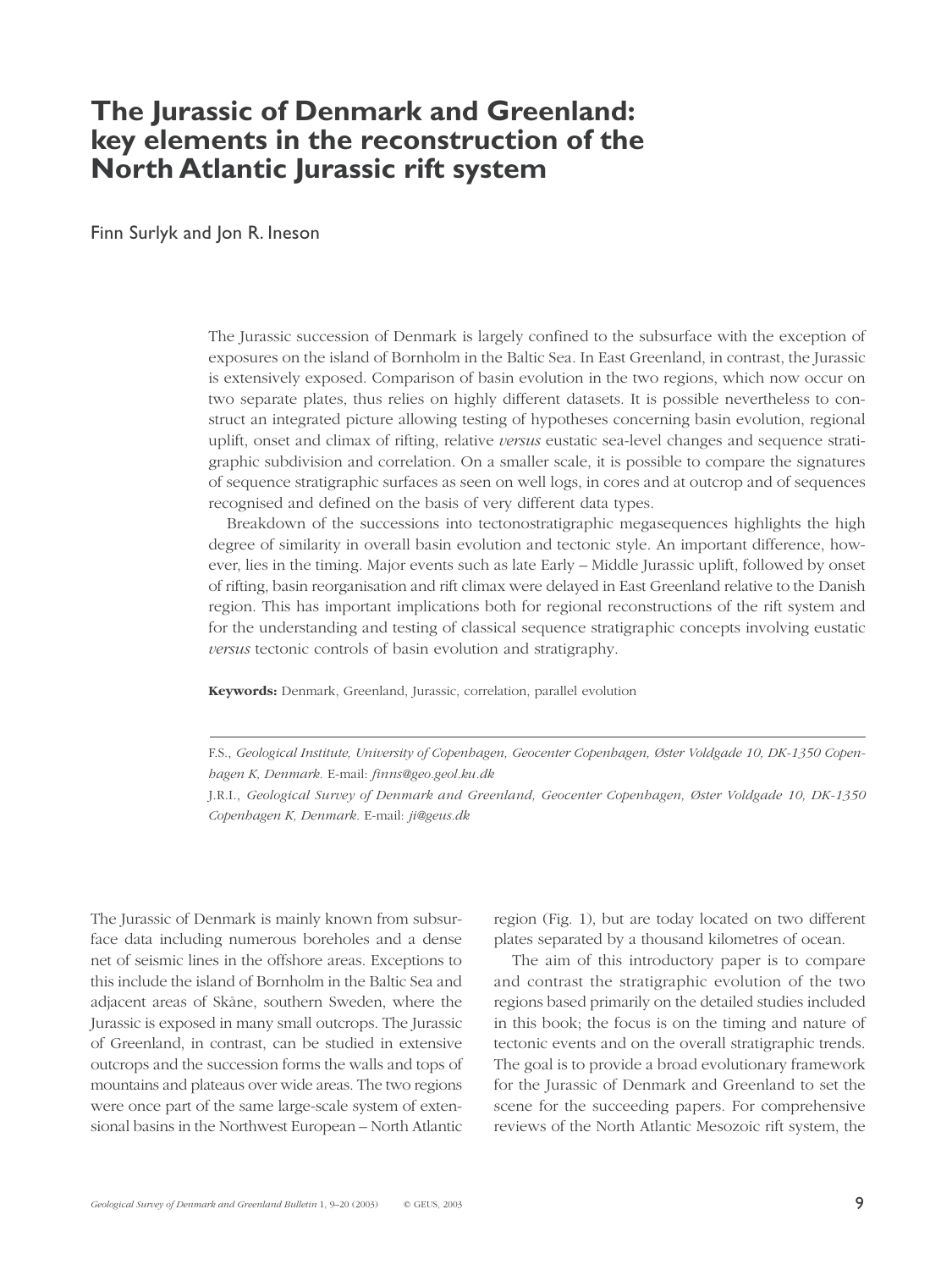reader is referred to Ziegler (1988, 1990), Doré (1992), Doré *et al.* (1999), Skogseid *et al.* (2000) and Brekke *et al.* (2001).

# **Sequence stratigraphy – a conceptual note**

Much of the research presented in this book is based on sequence stratigraphic analysis and it is pertinent in this introduction to comment briefly on the conceptual basis for these studies. As stressed by many workers (e.g. Carter *et al.* 1991; Posamentier & James 1993; Miall 1997), sequence stratigraphy may be applied in two fundamentally different ways, either involving construction of age models based on correlation with the so-called global cycle chart of Haq *et al.* (1987) or lithology prediction based on the interpretation of cyclicity in the rock record (Posamentier & James 1993). These two distinct paradigms were termed the 'global– eustasy paradigm' and the 'complexity paradigm' by Miall & Miall (2001). It is significant that few of the authors of the individual studies presented here use the 'global–eustasy paradigm' but prefer the 'complexity' model which deals with the stratigraphic architecture and predictability of sequences and their components. Emphasis is on the recognition, interpretation and dating of key surfaces and on the geometry and environmental nature of successive systems tracts. There is, in contrast, little reference to 'global cycle charts' and to the potential use of sea-level curves as dating tools. Rather, the ages and significance of key surfaces and derived sea-level curves are used to construct robust genetic stratigraphies, to chart basin evolution and to highlight the importance of timing of tectonic events and pulses of sediment input. This approach is in marked contrast to that adopted by most authors in the compilation by de Graciansky *et al*. (1998) in which the 'global–eustasy paradigm' is prevalent.

# **Tectonostratigraphy**

Subdivision of the Jurassic successions of both regions into tectonostratigraphic packages (*sensu* Surlyk 1991) shows that the tectonic evolution and corresponding stratigraphic signals are broadly similar, although the timing of the transition from pre-rift uplift to onset of rifting and of rift culmination appears to be delayed in East Greenland compared to the North Sea region. The sedimentary environments and facies are also rather similar for the successive tectonostratigraphic units. The early pre-rift succession (Rhaetian–Sinemurian) of East Greenland is wholly non-marine, however, contrasting with the marine Late Triassic – Early Jurassic record of much of the Danish region. Conversely, the Aalenian– Callovian early syn-rift sediments of the North Sea and the Danish Basin are more proximal and terrestriallydominated than the correlatives in East Greenland which are almost exclusively marine.

The investigated time interval includes the uppermost Triassic and the lowermost Cretaceous in order to cover a complete set of genetically related units. This stratigraphic interval in Denmark and Greenland can be broadly compared in terms of two megasequences, an Upper Triassic – Middle Jurassic pre-rift megasequence and a Middle Jurassic – lowermost Cretaceous syn-rift megasequence, separated by a regional uplift event (Fig. 2). Detailed correlation between the two regions allowing comparison of short-term sea-level cycles is not yet possible. The pre-rift biostratigraphy is based to a large extent on dinocysts (Poulsen & Riding 2003, this volume), which are stratigraphically rather long ranging and commonly show different ranges in the two regions. Correlation by ammonites can only be done at a few levels, notably in the Pliensbachian. Dating of the syn-rift succession is based mainly on dinocysts in the North Sea – Danish Basin region but on ammonites supported by dinocysts in East Greenland (Callomon 2003, this volume; Surlyk 2003, this volume). Faunal provincialism was strongly developed for much of the Middle and Late Jurassic.

### Pre-rift megasequence

In East Greenland, the Rhaetian – Early Bajocian time interval was characterised by regional subsidence following rift events in the Late Permian and Early Triassic (Surlyk 1990, 2003, this volume). The depositional basin was centred over Jameson Land and stratigraphic units have a more or less basinwide extent and sheet-like geometry, reflecting the relatively uniform subsidence and the absence of major faulting (Dam & Surlyk 1995, 1998). In general, however, individual units are thickest in the basin centre.

A similar development is seen in Denmark, the Upper Triassic – Aalenian succession recording a phase of relatively uniform regional subsidence following rift events in the Late Carboniferous – Early Permian and the Early–Middle Triassic. The sedimentary record is fragmentary, however, as Lower Jurassic rocks are missing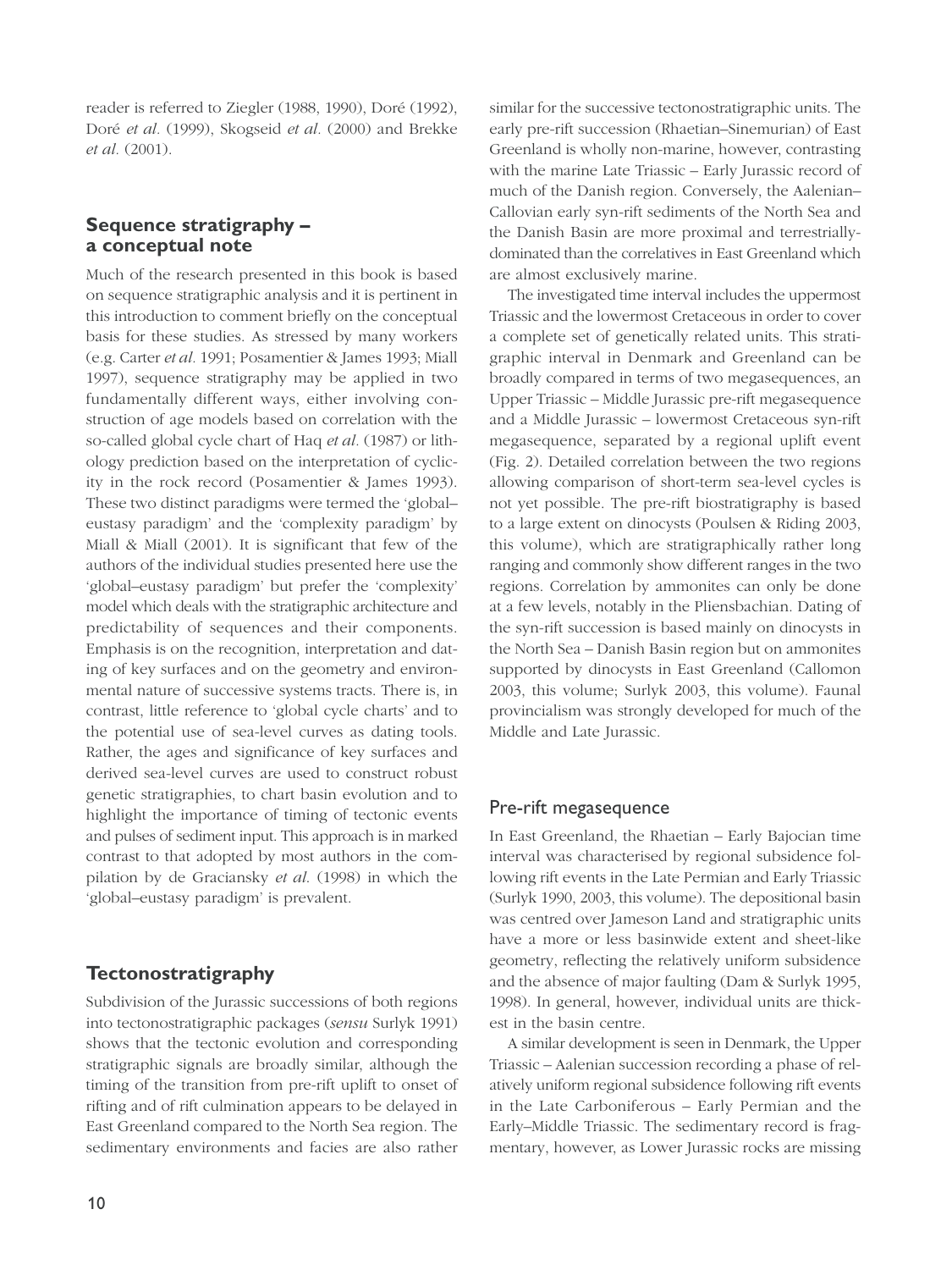

Fig. 1. Schematic Middle Jurassic reconstruction showing the regional tectonic elements and Jurassic seaways in the North Sea region and between Greenland and Norway. For location of intrabasinal structural elements (Danish Basin, Danish Central Graben) named in the text, the reader is referred to Michelsen *et al*. (2003, this volume). Map based on Ziegler (1988, 1990), Doré (1992) and Surlyk (2003, this volume). **CG**, Central Graben; **DB**, Danish Basin.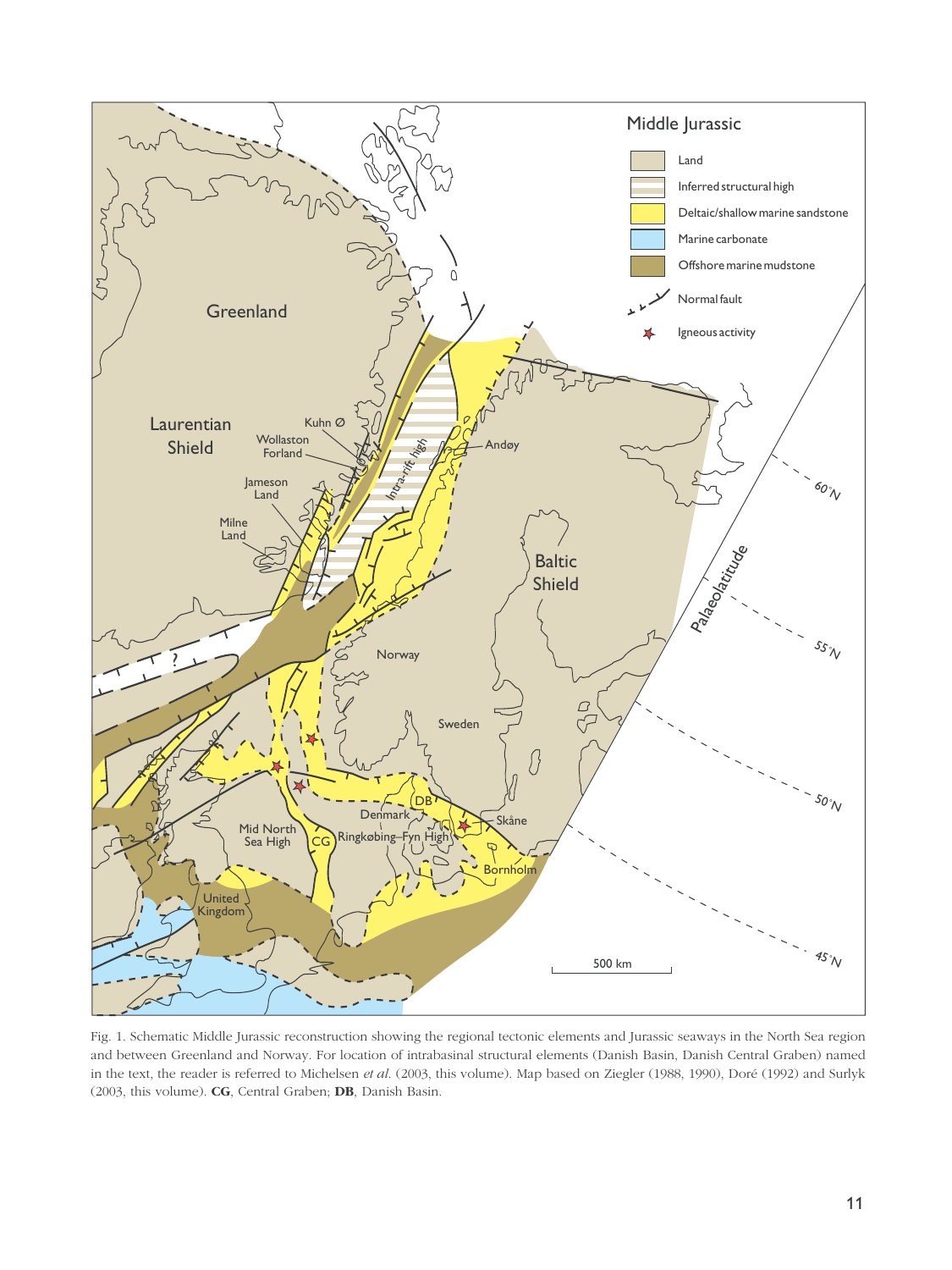from large parts of the area, particularly the Central Graben, due to erosion following early Middle Jurassic uplift (e.g. Ziegler 1990; Underhill & Partington 1994; Andsbjerg *et al.* 2001; Andsbjerg & Dybkjær 2003, this volume; Nielsen 2003, this volume). The erosional remnants, which are located marginal to and outside the main uplifted areas, are indicative of laterally extensive and sheet-like sedimentary packages, similar to those described from East Greenland. This architectural style is recorded, in particular, by the marine Lower Jurassic Fjerritslev Formation, which is recognised both in the Danish sector of the Central Graben and in the Danish Basin (Michelsen *et al*. 2003, this volume). Over much of the Danish area, the depositional environments and facies are more offshore marine and finer-grained than in the land-locked Jameson Land Basin of East Greenland although the paralic successions on Bornholm and in Skåne display alternating lacustrine, estuarine and shoreface deposits that closely resemble the Jameson Land succession and show a comparable overall transgressive trend (Ahlberg *et al*. 2003, this volume; Frandsen & Surlyk 2003, this volume; Michelsen *et al*. 2003, this volume).

The pre-rift succession in East Greenland can be subdivided into a Rhaetian–Sinemurian fluvial–lacustrine part and a Pliensbachian – Early Bajocian estuarine – offshore marine part (Dam & Surlyk 1995, 1998; Surlyk 2003, this volume). Although a similar gross subdivision, reflecting an overall transgressive trend, can be demonstrated in the Lower Jurassic of Denmark, the timing of the marine inundation of non-marine/paralic settings can only be compared in detail with that of East Greenland in the most proximal areas (Skagerrak–Kattegat Platform, Skåne, Bornholm). Here, the Rhaetian–Hettangian succession was deposited in terrestrial environments succeeded by paralic Sinemurian and offshore marine Pliensbachian conditions. In the Danish Central Graben and the axial parts of the Danish Basin, marine conditions were already established in Late Triassic – earliest Jurassic times (Fig. 2). A composite regressive event took place in the Danish Basin in the Rhaetian, corresponding broadly to a hiatus in the Danish Central Graben (Fig. 2); the subsequent Hettangian–Sinemurian period was a time of stepwise deepening and expansion of the open marine environment, reaching Bornholm in the latest Sinemurian (Surlyk *et al*. 1995; Nielsen 2003, this volume, fig. 31). Hence, inundation of the nonmarine Jameson Land Basin at the Sinemurian–Pliensbachian boundary was broadly coeval with a long-term maximum transgression in the Danish area (Fig. 2). In the Danish Basin, the Toarcian records the onset of regression and progressive basin restriction, heralding regional uplift and erosion and the reversion to terrestrial conditions in the Middle Jurassic.

A comparable phase of basin restriction in East Greenland, albeit somewhat later (latest Toarcian – Aalenian), appears to be indicated by evidence of brackish water conditions in the lower part of the offshore marine Sortehat Formation (Dam & Surlyk 1998; Koppelhus & Hansen 2003, this volume). This event may be attributable to progressive tectonic isolation of the Jameson Land Basin due to regional uplift farther north.

Basin evolution in both East Greenland and Denmark was thus highly similar with regional subsidence by thermal contraction following rift events in the latest Palaeozoic and earliest Mesozoic. A marked transgressive trend characterised deposition in both areas; marine conditions were restricted to the axial parts of the seaways in the Late Triassic and earliest Jurassic, spreading to the basin margins (e.g. Skåne, Bornholm) and the most proximal depocentres (e.g. Jameson Land Basin) by the latest Sinemurian – Early Pliensbachian. Stepwise regression and basin restriction in the Danish Basin in the Middle–Late Toarcian probably resulted from progressive uplift of the Ringkøbing–Fyn High, heralding the regional mid-Jurassic uplift event (Nielsen 2003, this volume).

# Mid-Jurassic regional uplift and erosion

In East Greenland, the Rhaetian – Lower Bajocian prerift megasequence is restricted to the Jameson Land Basin, which contains a relatively complete succession. The youngest strata beneath the unconformity that caps the megasequence are of Early Bajocian age based on dinocysts (Underhill & Partington 1994; Koppelhus & Hansen 2003, this volume) and supported by Sr-isotope data (M. Engkilde, personal communication 2000). A detailed ammonite zonation has been established for the shallow marine Pelion Formation overlying the unconformity but the ammonites are strictly boreal and the Bajocian–Bathonian interval cannot be directly correlated with European zonations. However, the immediate predecessor of the oldest of the boreal Middle Jurassic ammonites, *Cranocephalites borealis*, is the subgenus *Defonticeras* of the genus *Sphaeroceras* from the north-eastern Pacific which is confidently dated to the uppermost Lower Bajocian *Stephanoceras humphriesianum* Chronozone (Callomon 1985). The great resemblance of *Sphaeroceras (Defonticeras) oblatum* and *C. borealis* suggests that the age difference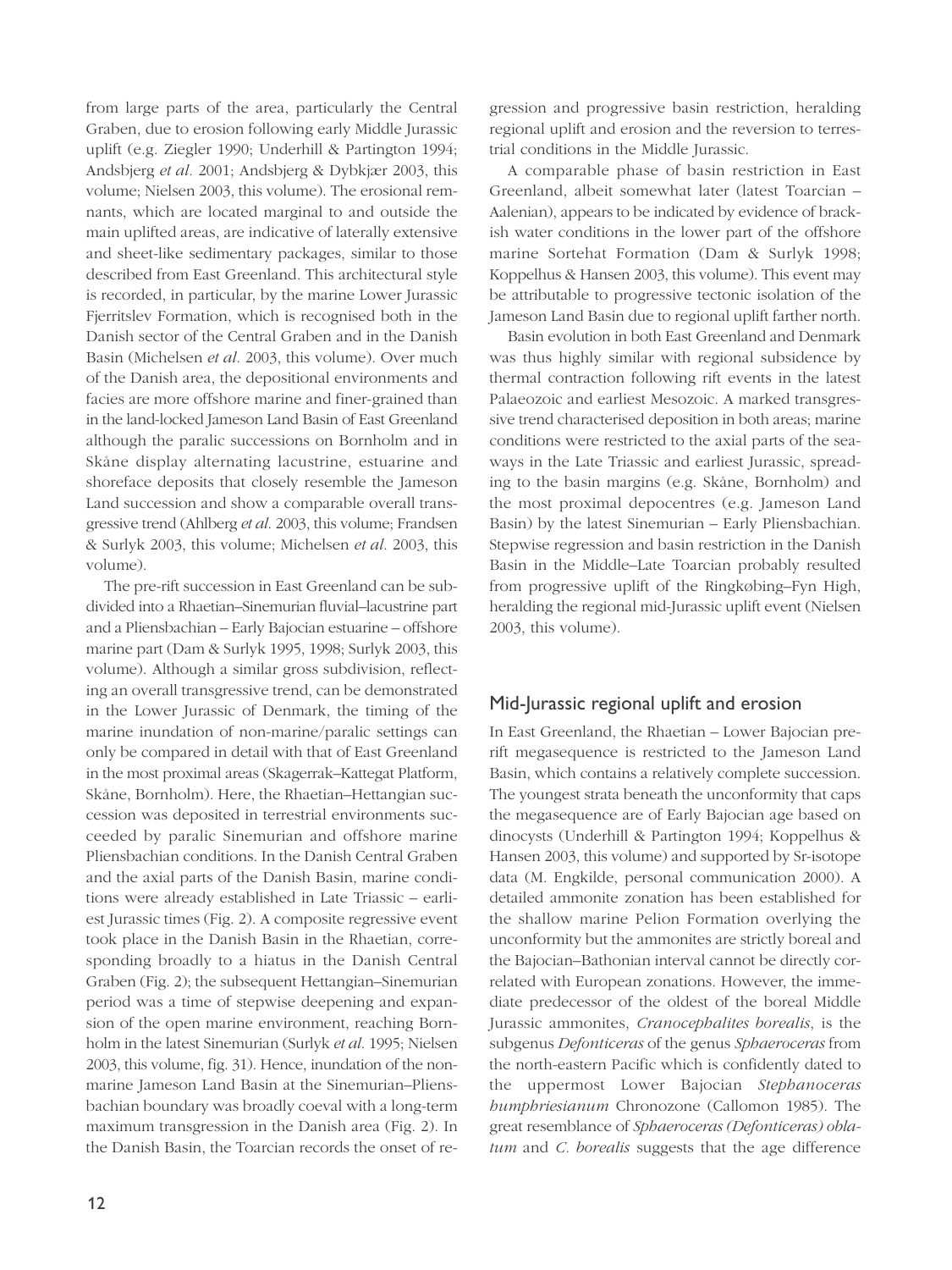between them is small and the age of the *C. borealis* Zone and of the basal onlapping strata is thus early Late Bajocian. There is a short hiatus between the Sortehat and Pelion Formations and combined evidence from dating by Sr-isotopes, dinocysts and ammonites suggests that it covers an interval across the Lower–Upper Bajocian boundary.

The hiatus is associated with a complete change in basin configuration and drainage pattern marking the onset of rifting in East Greenland. The overlying deposits of the Pelion Formation and its correlatives show extensive onlap onto basin margins and northwards up the axis of the new rift (Alsgaard *et al*. 2003, this volume; Engkilde & Surlyk 2003, this volume; Larsen *et al*. 2003, this volume). The base of this early syn-rift succession youngs to the north and onlaps progressively older rocks from Upper Triassic through Lower Triassic and Upper Permian to crystalline basement in a northwards direction (Surlyk 2003, this volume).

The absence of Lower Jurassic rocks north of Jameson Land has been interpreted to reflect large-scale, possibly domal, uplift of northern East Greenland in late Early Jurassic time (Surlyk 1977a, b; Surlyk *et al*. 1993). A similar situation is known from the Norwegian side of the rift complex where large areas were uplifted in late Early Jurassic time; the stratigraphy on Andøy on the conjugate margin of northern East Greenland thus shows the same development as in Wollaston Forland, i.e. crystalline basement draped by a thin veneer of Upper Palaeozoic carbonates is directly overlain by Middle Jurassic sandstones (Dalland 1981). The reality of Early Jurassic uplift to the north of Jameson Land originally suggested on stratigraphic grounds has recently been corroborated on the basis of apatite fission track thermochronology by Johnson & Gallagher (2000). In contrast, the Jameson Land area shows no evidence of Early Jurassic uplift and cooling (Mathiesen *et al*. 2000). Data from the Norwegian shelf show that wide areas were uplifted in late Early Jurassic time (Doré 1992).

It has long been known that major uplift took place in the North Sea in late Early – early Middle Jurassic times (Whiteman *et al.* 1975; Hallam & Sellwood 1976; Eynon 1981; Ziegler 1988; Underhill & Partington 1993, 1994). The uplifted area is generally referred to as the 'mid-North Sea dome' and has been interpreted as having been caused by pre-rift heating and uplift followed by volcanism and rifting. The uplifted area underwent strong erosion and gradually deflated, being onlapped and subsequently flooded during Middle and Late Jurassic times. Underhill & Partington (1993, 1994) demonstrated that the strata subcropping the erosional unconformity became gradually older approaching the centre of the uplift while the onlapping strata became younger in the same direction. More recent work has shown that the uplifted area was not a simple well-defined dome but involved the Ringkøbing–Fyn High, much of the Danish Basin and the Fennoscandian Border Zone (Nielsen 1995, 2003, this volume; Andsbjerg *et al.* 2001).

In the North Sea, the main unconformity is typically constrained to the mid-Aalenian in marginal areas. In the Sorgenfrei–Tornquist Zone of the Danish Basin, for example, Lower Aalenian strata both underlie and overlie the unconformity and, based on dinoflagellate data, the unconformity appears to lie within the upper levels of the lowermost Aalenian *L. opalinum* Chronozone (Nielsen 2003, this volume). As in East Greenland, however, the limitations of the biostratigraphic data should be acknowledged since dating of the dominantly terrestrial sediments of the strata overlying the unconformity in the North Sea is notoriously difficult.

Although the uplift and especially the onset of rifting and the associated radical basin reorganisation appear to have occurred earlier in the Danish region than in East Greenland, the main onlap phase onto the regional unconformity was broadly coeval, from the Late Bajocian to the Early Oxfordian (Underhill & Partington 1993, 1994; Andsbjerg *et al.* 2001; Andsbjerg & Dybkjær 2003, this volume; Nielsen 2003, this volume; Surlyk 2003, this volume). It is noteworthy that this northwards delay in initial uplift from the Danish region to East Greenland is mirrored passing southwards from the Danish area to the Dutch sector of the Central Graben where the uplift – rift onset hiatus spans the mid-Bajocian – mid-Callovian (Herngreen *et al.* 2003, this volume).

Regional uplift, erosion and subsequent subsidence, onset of rifting and onlap of the previously uplifted area thus took place in both East Greenland and Denmark in late Early – early Middle Jurassic times. A common cause can be envisaged for both regions but the succession of events seems to be delayed in East Greenland compared to the Central North Sea.

#### Syn-rift megasequence

The regional uplift event at the Early–Middle Jurassic transition was succeeded by the onset of a long-term rifting episode, which began in the Middle Jurassic, peaked in the Late Jurassic and persisted into the earliest Cretaceous. Rifting was not continuous but comprised phases of more intense rifting and block rotation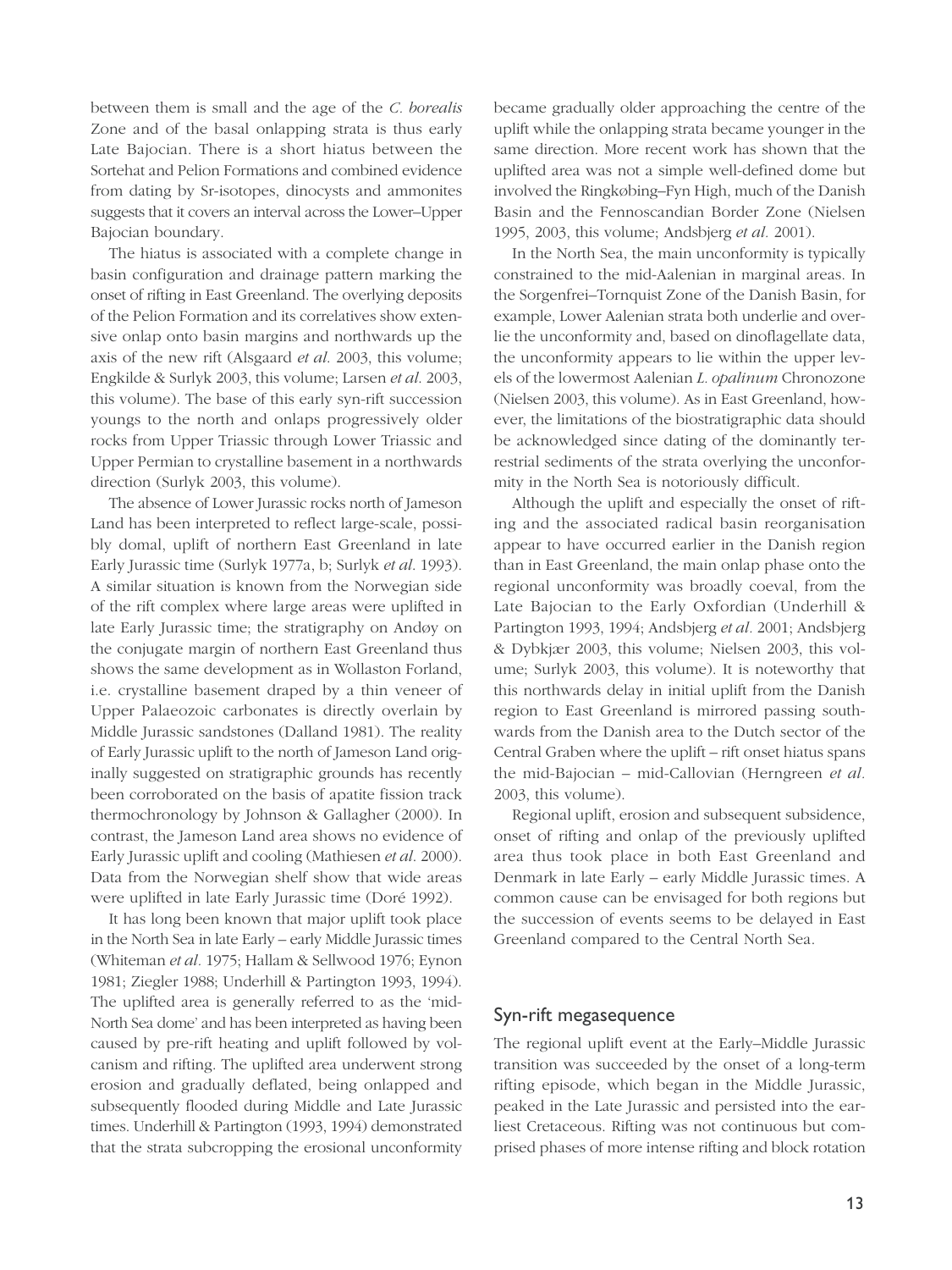

alternating with more tranquil periods of regional subsidence. The syn-rift succession can be subdivided into a number of tectonostratigraphic units marked by rift events followed by more gradual subsidence. Seven regional tectonostratigraphic sequences have been recognised for the Aalenian–Valanginian stratigraphic interval in the Central and Northern North Sea (UK and Norwegian sectors) by Rattey & Hayward (1993); the evolution of the Danish Central Graben in the Aalenian–Ryazanian described by Andsbjerg & Dybkjær (2003, this volume) is broadly compatible with the regional framework of Rattey & Hayward (1993) although megasequences were not defined in the Danish Central Graben study.

The seven North Sea tectonostratigraphic sequences of Rattey & Hayward (1993) are equivalent to six sequences for the correlative interval in East Greenland (Surlyk & Noe-Nygaard 2000; Surlyk 2003, this volume). The main difference between the two regions seems to be the delayed onset and culmination of rifting in East Greenland compared to the North Sea and the apparent lack of a tectonostratigraphic sequence boundary roughly at the Oxfordian–Kimmeridgian boundary in East Greenland. Otherwise the sequences correspond broadly to each other in timing and stratigraphic development, and it is not always clear if the differences, i.e. the slightly older positions of the boundaries in the North Sea, are real. They may also reflect dating by ammonites in Greenland and by dinocysts in the North Sea, respectively, and uncertainties in the correlation between the two zonations. It has been noted by a few workers that the base of dinocyst zones tend to occur at progressively higher levels compared to ammonite zone boundaries in a North Sea – East Greenland – North Greenland tran-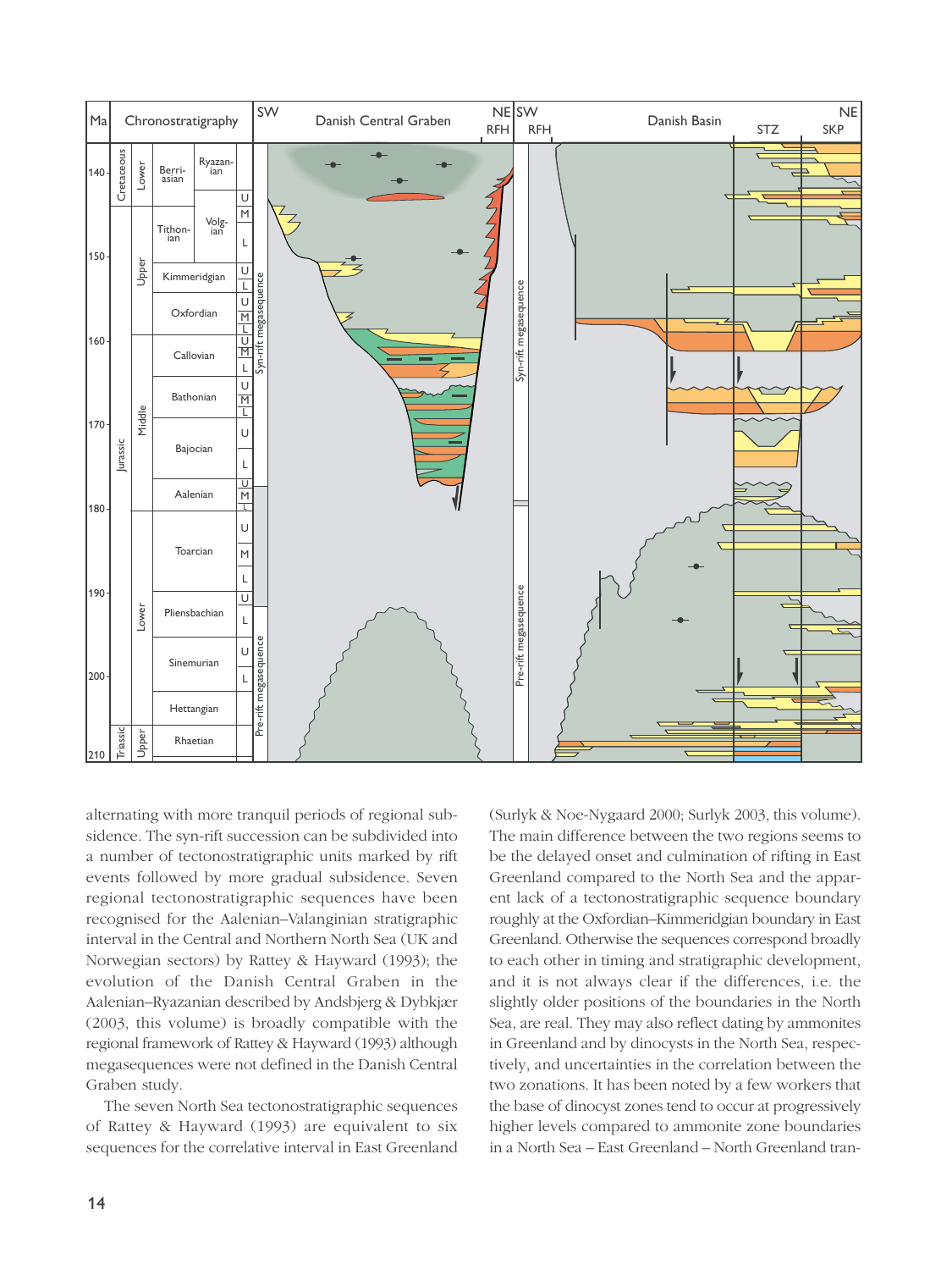

sect (Smelror 1993; S. Piasecki, personal communication 2002). The northwards younging of tectonostratigraphic boundaries may thus be real, possibly reflecting progressive northward propagation of the rift system as suggested by Surlyk & Clemmensen (1983), or apparent, reflecting correlation problems at a time of marked ammonite provinciality or northward migration of indicator dinocysts with respect to the more finely-tuned ammonite zonation that forms the basis for Jurassic chronostratigraphy.

Early syn-rift sedimentation (Late Aalenian – Bajocian) in the Danish Basin and the Danish Central Graben was confined to narrow subsiding grabens and the succession is probably incomplete with a number of inferred unconformities within the Bajocian–Bathonian part. It is noteworthy that a prominent unconformity is recorded in the uppermost Bathonian of the northern Danish

Central Graben, recording a marked shift in subsidence patterns during early rifting (Andsbjerg 2003, this volume). Although loosely constrained biostratigraphically, a hiatal surface is also inferred at this level in the Danish Basin (Fig. 2; Nielsen 2003, this volume). This event is not detected in the East Greenland sedimentary record where the Bathonian–Callovian transition is characterised by transgression and progressive backstepping of sedimentary systems (Fig. 2); minor hiatuses are recorded at this stratigraphic level but these resulted from condensation and non-deposition in offshore settings.

The syn-rift successions of Denmark and East Greenland are suggestive of a northward younging diachroneity of rift phases. The rift climax occurred in the Early Oxfordian – middle Middle Volgian in the Danish sector of the Central Graben, albeit with an important lull in the Late Kimmeridgian characterised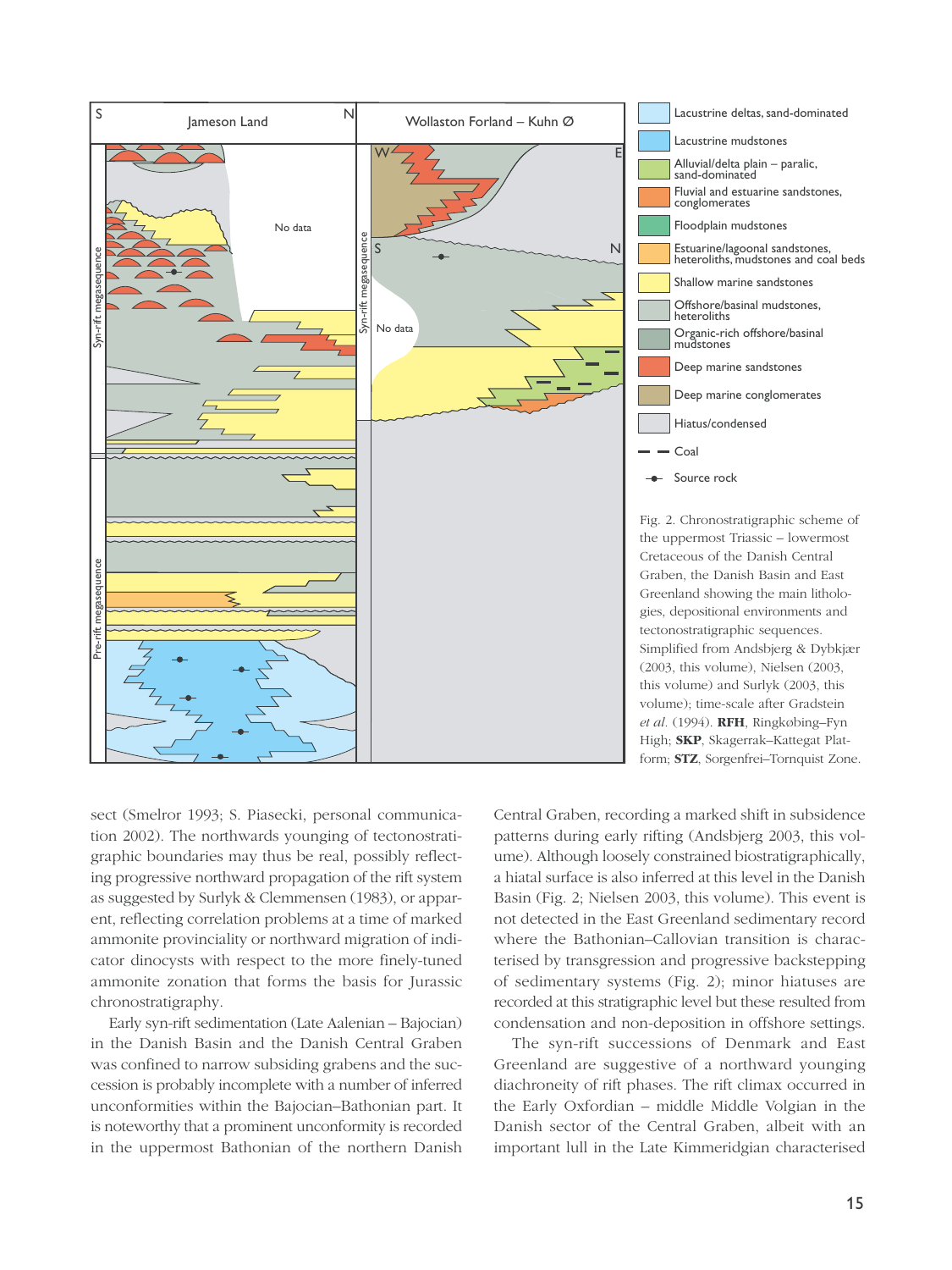by regression and shoreface progradation (Andsbjerg & Dybkjær 2003, this volume; Johannessen 2003, this volume; Møller & Rasmussen 2003, this volume). The late Middle and Late Volgian saw a general waning in rift activity in the Danish Central Graben resulting in the development of more symmetrical sub-basins, associated with a general reduction in the overall sedimentation rate. Indeed, the Upper Volgian – Lower Ryazanian in the Central Graben is characterised by a relatively condensed stratigraphic package of organic-rich 'hot shales', associated locally with basin floor sands (Donovan *et al.* 1993; Ineson *et al.* 2003, this volume)

An Oxfordian – Early Volgian rift climax seems to be applicable to the Jameson Land Basin at the southern end of the East Greenland rift basin where chaotic deepwater sandstones of the Upper Oxfordian – Lower Volgian Hareelv Formation mark the rift climax (Surlyk & Noe-Nygaard 2001; Surlyk 2003, this volume). It was succeeded by rapid progradation and basin infill in Middle and Late Volgian times as rift activity waned. In Wollaston Forland at the northern end of the rift basin, however, the Late Oxfordian – Early Volgian was characterised by gentle block tilting, whereas the rift climax accompanied by strong block tilting took place in the Middle Volgian.

Taken at face value, therefore, the stratigraphic synrift histories of the two regions are broadly similar but the main events appear to have started earlier in the south.

# **Conclusions**

Unravelling the complexities of the Jurassic rifted seaway in the North Atlantic region continues to be a subject of major research interest, not least due to the hydrocarbon potential of Jurassic basins on both sides of the Atlantic Ocean. The basins of East Greenland and Denmark represent important pieces in this jigsaw puzzle and the studies reported in the following papers will help to further constrain regional models of rift development, and to better understand Jurassic stratigraphic development in general. Comparison of the Jurassic evolution of these areas makes it possible to construct an integrated picture of the long, relatively narrow seaways, allowing testing of ideas concerning basin evolution, domal *versus* regional uplift, and timing of the onset and climax of rifting. In addition to this regional perspective, parallel research into the Jurassic of the East Greenland and Danish basins allows comparison of the signatures of sequence stratigraphic surfaces as seen on well logs, in cores and at outcrop, and of sequences recognised and defined on the basis of very different data types. Furthermore, experience gleaned from the extensive outcrops of East Greenland aids interpretation of restricted outcrops on Bornholm and in Skåne and allows them to be placed within a regional framework.

The tectonostratigraphic summary presented above shows that the main tectonic events and stratigraphic trends in East Greenland, Denmark and adjacent areas are highly similar but apparently somewhat out of phase for the syn-rift successions (Fig. 3). The Rhaetian – Early Jurassic was characterised by regional subsidence following late Palaeozoic and early Mesozoic rift events and the detailed stratigraphic signature reflects relative sealevel changes superimposed on a long-term sea-level rise.

Major regional uplift heralding the onset of rifting took place broadly at the Early–Middle Jurassic boundary and the uplifted areas underwent marked erosion. Subsequent subsidence began in the Aalenian in the North Sea and in the Late Bajocian in East Greenland concomitant with the onset of rifting, resulting in major regional onlap and transgression. Continued relative sea-level rise, reflecting the early rifting, took place in the Bathonian; deltas and shallow marine sandy systems were drowned almost everywhere by the end of the Callovian. Rifting culminated in Early Oxfordian – Volgian times with major block tilting and deposition of fault-scarp aprons and basin-floor fans. The rift climax was delayed in northern East Greenland compared to areas further south.

The timing and style of tectonic events thus exerted the main control on the long-term trends in stratigraphic evolution. In the Early Jurassic, however, relative sealevel changes that were unrelated to local tectonics seem to have exerted the main control on the depositional motifs (Dam & Surlyk 1995, 1998; Andsbjerg & Dybkjær 2003, this volume; Nielsen 2003, this volume; Surlyk 2003, this volume). The Late Jurassic deepening and transgressive trend, on the other hand, appears to reflect accelerated regional subsidence, increased tilting of fault blocks, eustatic sea-level rise or a combination of these factors, and isolation of the dominant control is difficult without comparison with successions on other lithospheric plates.

# **Acknowledgements**

This introductory paper is based mainly on the detailed studies reported in this book; we acknowledge the authors and thank Peter R. Dawes, Peter N. Johannessen, Michael Larsen and Lars H. Nielsen for useful comments.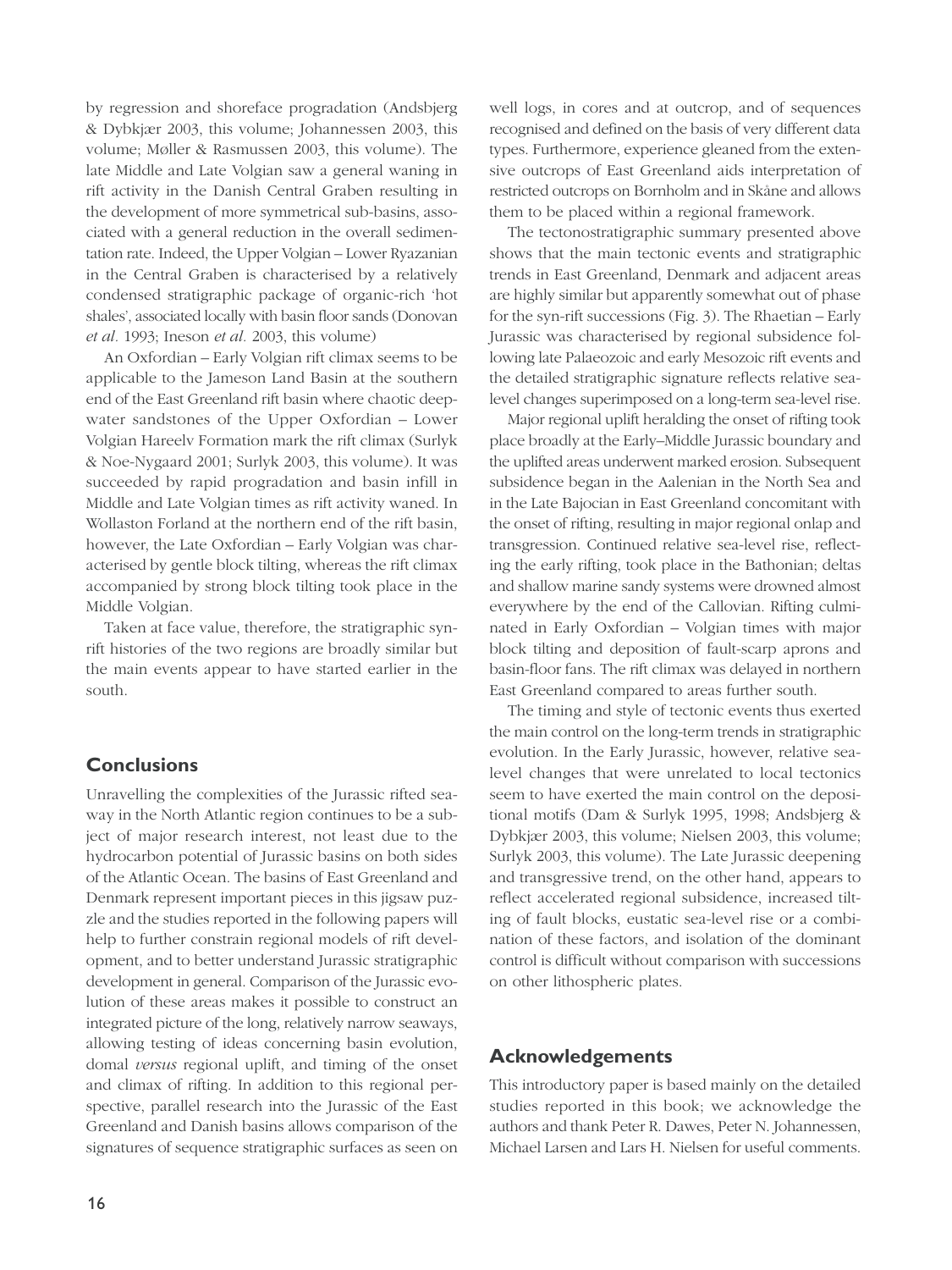

Fig. 3. Scheme showing the main tectonic events and trends in basin evolution in the Danish Graben, the Danish Basin and East Greenland plotted on a time axis. Timescale after Gradstein et al. (1994). DCG, Danish Central Graben; RFH, Ringkøbing-Fyn High; STZ, Sorgenfrei-Tornquist Zone. scale after Gradstein *et al*. (1994). **DCG**, Danish Central Graben; **RFH**, Ringkøbing–Fyn High; **STZ**, Sorgenfrei–Tornquist Zone.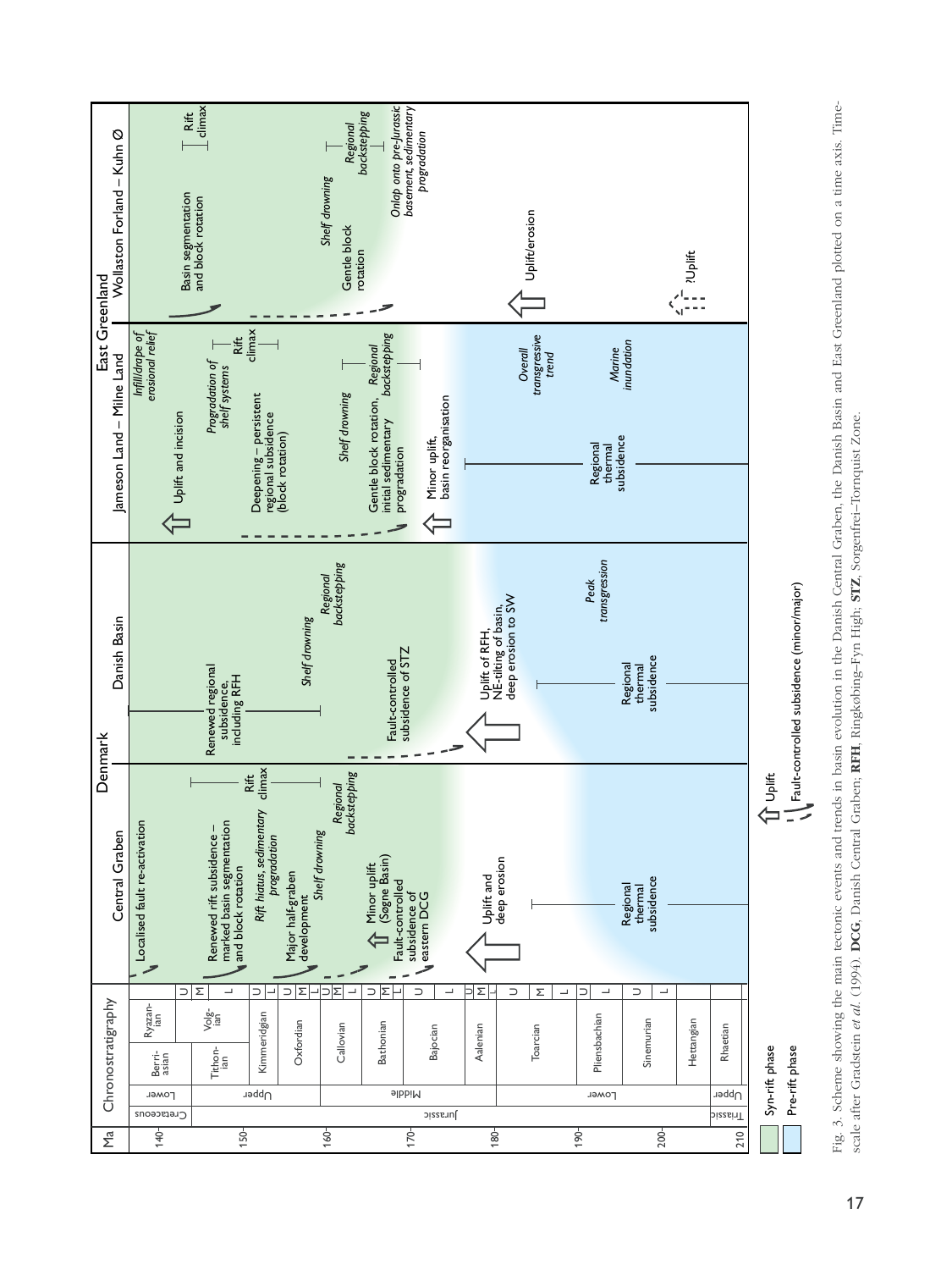### **References**

- Ahlberg, A., Sivhed, U. & Erlström, M. 2003: The Jurassic of Skåne, southern Sweden. In: Ineson, J.R. & Surlyk, F. (eds): The Jurassic of Denmark and Greenland. Geological Survey of Denmark and Greenland Bulletin **1**, 527–541 (this volume).
- Alsgaard, P.C., Felt, V.L., Vosgerau, H. & Surlyk, F. 2003: The Jurassic of Kuhn Ø, North-East Greenland. In: Ineson, J.R. & Surlyk, F. (eds): The Jurassic of Denmark and Greenland. Geological Survey of Denmark and Greenland Bulletin **1**, 865–892 (this volume).
- Andsbjerg, J. 2003: Sedimentology and sequence stratigraphy of the Bryne and Lulu Formations, Middle Jurassic, northern Danish Central Graben. In: Ineson, J.R. & Surlyk, F. (eds): The Jurassic of Denmark and Greenland. Geological Survey of Denmark and Greenland Bulletin **1**, 301–347 (this volume).
- Andsbjerg, J. & Dybkjær, K. 2003: Sequence stratigraphy of the Jurassic of the Danish Central Graben. In: Ineson, J.R. & Surlyk, F. (eds): The Jurassic of Denmark and Greenland. Geological Survey of Denmark and Greenland Bulletin **1**, 265–300 (this volume).
- Andsbjerg, J., Nielsen, L.H., Johannessen, P.N. & Dybkjær, K. 2001: Divergent development of two neighbouring basins following the Jurassic North Sea doming event: the Danish Central Graben and the Norwegian–Danish Basin. In: Martinsen, O.J. & Dreyer, T. (eds): Sedimentary environments offshore Norway – Palaeozoic to Recent. Norwegian Petroleum Society (NPF) Special Publication **10**, 175–197.
- Brekke, H., Sjulstad, H.I., Magnus, C. & Williams, R.W. 2001: Sedimentary environments offshore Norway – an overview. In: Martinsen, O.J. & Dreyer, T. (eds): Sedimentary environments offshore Norway – Palaeozoic to Recent. Norwegian Petroleum Society (NPF) Special Publication **10**, 7–37.
- Callomon, J.H. 1985: The evolution of the Jurassic ammonite family Cardioceratidae. In: Cope, J.C.W. & Skelton, P.W. (eds): Evolutionary case histories from the fossil record. Special Papers in Palaeontology **33**, 49–90. London: Palaeontological Association.
- Callomon, J.H. 2003: The Middle Jurassic of western and northern Europe: its subdivisions, geochronology and correlations. In: Ineson, J.R. & Surlyk, F. (eds): The Jurassic of Denmark and Greenland. Geological Survey of Denmark and Greenland Bulletin **1**, 61–73 (this volume).
- Carter, R.M., Abbott, S.T., Fulthorpe, C.S., Haywick, D.W. & Henderson, R.A. 1991: Application of global sea-level and sequence-stratigraphic models in southern hemisphere Neogene strata from New Zealand. In: MacDonald, D.I.M. (ed.): Sedimentation, tectonics and eustasy. International Association of Sedimentologists Special Publication **12**, 41–65.
- Dalland, A. 1981: Mesozoic sedimentary succession at Andøy, northern Norway, and relation to structural development of the North Atlantic area. In: Kerr, J.W. & Fergusson, A.J. (eds): Geology of the North Atlantic Borderlands. Canadian Society of Petroleum Geologists Memoir **7**, 563–584.
- Dam, G. & Surlyk, F. 1995: Sequence stratigraphic correlation of Lower Jurassic shallow marine and paralic successions across the Greenland–Norway seaway. In: Steel, R.J. *et al*. (eds):

Sequence stratigraphy on the Northwest European margin. Norwegian Petroleum Society (NPF) Special Publication **5**, 483–499.

- Dam, G. & Surlyk, F. 1998: Stratigraphy of the Neill Klinter Group; a Lower – lower Middle Jurassic tidal embayment succession, Jameson Land, East Greenland. Geology of Greenland Survey Bulletin **175**, 80 pp.
- de Graciansky, P.-C., Hardenbol, J., Jacquin, T. & Vail, P.R. (eds) 1998: Mesozoic and Cenozoic sequence stratigraphy of European basins. SEPM (Society for Sedimentary Geology) Special Publication **60**, 481–506.
- Donovan, A.D., Djakic, A.W., Ioannides, N.S., Garfield, T.R. & Jones, C.R. 1993: Sequence stratigraphic control on Middle and Upper Jurassic reservoir distribution within the UK Central North Sea. In: Parker, J.R. (ed.): Petroleum geology of Northwest Europe: proceedings of the 4th conference, 251–269. London: Geological Society.
- Doré, A.G. 1992: Synoptic palaeogeography of the Northeast Atlantic Seaway: Late Permian to Cretaceous. In: Parnell, J. (ed.): Basins on the Atlantic seaboard: petroleum geology, sedimentology and basin evolution. Geological Society Special Publication (London) **62**, 421–446.
- Doré, A.G., Lundin, E.R., Jensen, L.N., Birkeland, Ø., Eliassen, P.E. & Fichler, C. 1999: Principal tectonic events in the evolution of the northwest European Atlantic margin. In: Fleet, A.J. & Boldy, S.A.R. (eds): Petroleum geology of Northwest Europe: proceedings of the 5th conference, 41–61. London: Geological Society.
- Engkilde, M. & Surlyk, F. 2003: Shallow marine syn-rift sedimentation: Middle Jurassic Pelion Formation, Jameson Land, East Greenland. In: Ineson, J.R. & Surlyk, F. (eds): The Jurassic of Denmark and Greenland. Geological Survey of Denmark and Greenland Bulletin **1**, 813–863 (this volume).
- Eynon, G. 1981: Basin development and sedimentation in the Middle Jurassic of the northern North Sea. In: Illing, L.V. & Hobson, G.D. (eds): Petroleum geology of the continental shelf of North-West Europe: proceedings of the 2nd conference, 196–204. London: Heyden & Son Ltd.
- Frandsen, N. & Surlyk, F. 2003: An offshore transgressive–regressive mudstone-dominated succession from the Sinemurian of Skåne, Sweden. In: Ineson, J.R. & Surlyk, F. (eds): The Jurassic of Denmark and Greenland. Geological Survey of Denmark and Greenland Bulletin **1**, 543–554 (this volume).
- Gradstein, F.M., Agterberg, F.P., Ogg, J.G., Hardenbol, J., van Veen, P., Thierry, J. & Huang, Z. 1994: A Mesozoic time scale. Journal of Geophysical Research **99**, 24051–24074.
- Hallam, A. & Sellwood, B.W. 1976: Middle Mesozoic sedimentation in relation to tectonics in the British area. Journal of Geology **84**, 301–321.
- Haq, B.U., Hardenbol, J. & Vail, P.R. 1987: Chronology of fluctuating sea levels since the Triassic. Science **235**, 1156–1167.
- Herngreen, G.F.W., Kouwe, W.F.P. & Wong, T.E. 2003: The Jurassic of the Netherlands. In: Ineson, J.R. & Surlyk, F. (eds): The Jurassic of Denmark and Greenland. Geological Survey of Denmark and Greenland Bulletin **1**, 217–229 (this volume).
- Ineson, J.R., Bojesen-Koefoed, J.A., Dybkjær, K. & Nielsen, L.H. 2003: Volgian–Ryazanian 'hot shales' of the Bo Member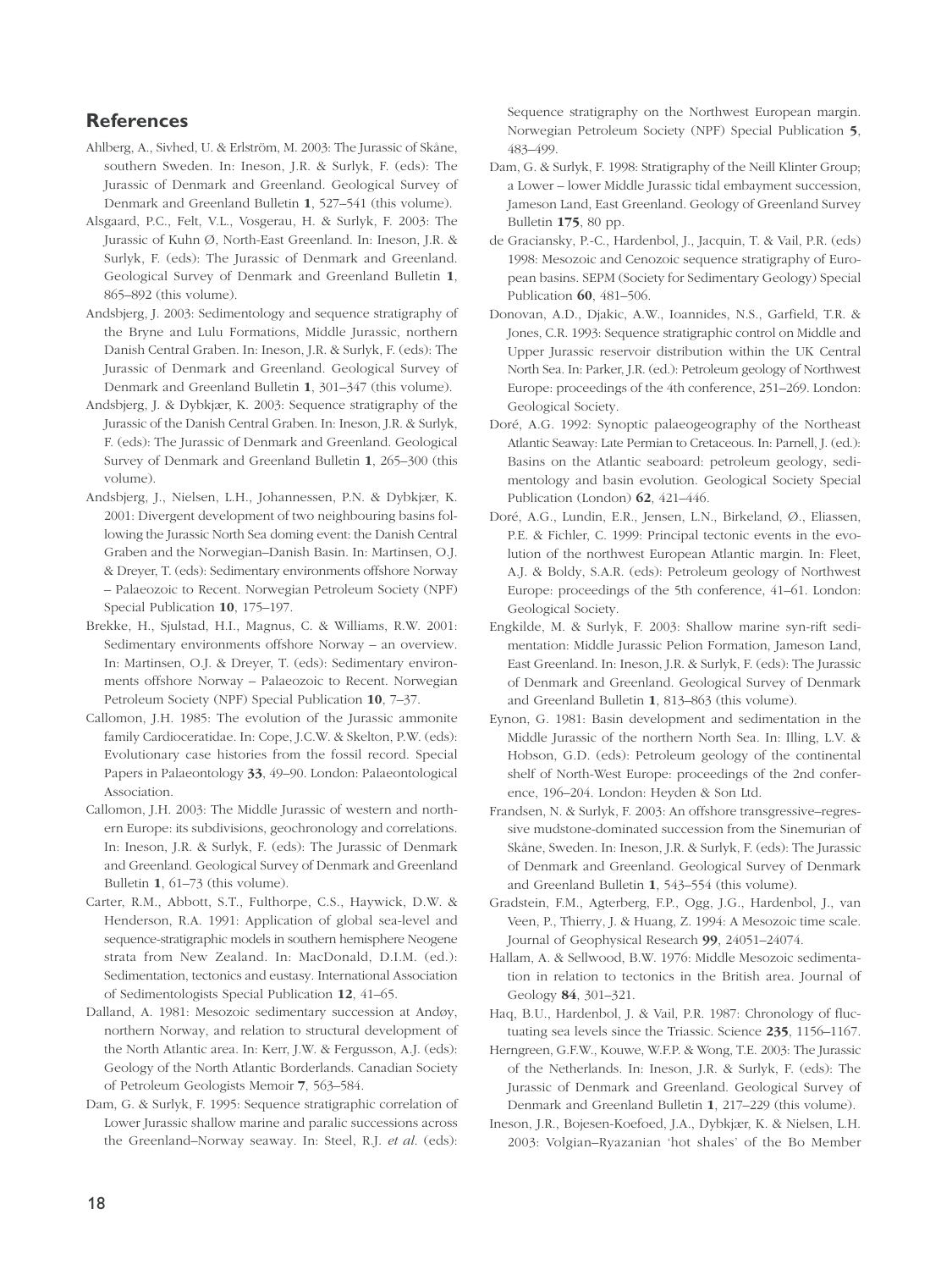(Farsund Formation) in the Danish Central Graben, North Sea: stratigraphy, facies and geochemistry. In: Ineson, J.R. & Surlyk, F. (eds): The Jurassic of Denmark and Greenland. Geological Survey of Denmark and Greenland Bulletin **1**, 403–436 (this volume).

- Johannessen, P.N. 2003: Sedimentology and sequence stratigraphy of paralic and shallow marine Upper Jurassic sandstones in the northern Danish Central Graben. In: Ineson, J.R. & Surlyk, F. (eds): The Jurassic of Denmark and Greenland. Geological Survey of Denmark and Greenland Bulletin **1**, 367–402 (this volume).
- Johnson, C. & Gallagher, K. 2000: A preliminary Mesozoic and Cenozoic denudation history of the North East Greenland onshore margin. Global and Planetary Change **24**, 261–274.
- Koppelhus, E.B. & Hansen, C.F. 2003: Palynostratigraphy and palaeoenvironment of the Middle Jurassic Sortehat Formation (Neill Klinter Group), Jameson Land, East Greenland. In: Ineson, J.R. & Surlyk, F. (eds): The Jurassic of Denmark and Greenland. Geological Survey of Denmark and Greenland Bulletin **1**, 777–811 (this volume).
- Larsen, M., Piasecki, S. & Surlyk, F. 2003: Stratigraphy and sedimentology of a basement-onlapping shallow marine sandstone succession, the Charcot Bugt Formation, Middle–Upper Jurassic, East Greenland. In: Ineson, J.R. & Surlyk, F. (eds): The Jurassic of Denmark and Greenland. Geological Survey of Denmark and Greenland Bulletin **1**, 893–930 (this volume).
- Mathiesen, A., Bidstrup, T. & Christiansen, F.G. 2000: Denudation and uplift history of the Jameson Land Basin, East Greenland – constrained from maturity and apatite fission track data. Global and Planetary Change **24**, 275–301.
- Miall, A.D. 1997: The geology of stratigraphic sequences, 433 pp. Berlin: Springer Verlag.
- Miall, A.D. & Miall, C.E. 2001: Sequence stratigraphy as a scientific enterprise: the evolution and persistence of conflicting paradigms. Earth-Science Reviews **54**, 321–348.
- Michelsen, O., Nielsen, L.H., Johannessen, P.N., Andsbjerg, J. & Surlyk, F. 2003: Jurassic lithostratigraphy and stratigraphic development onshore and offshore Denmark. In: Ineson, J.R. & Surlyk, F. (eds): The Jurassic of Denmark and Greenland. Geological Survey of Denmark and Greenland Bulletin **1**, 147–216 (this volume).
- Møller, J.J. & Rasmussen, E.S. 2003: Middle Jurassic Early Cretaceous rifting of the Danish Central Graben. In: Ineson, J.R. & Surlyk, F. (eds): The Jurassic of Denmark and Greenland. Geological Survey of Denmark and Greenland Bulletin **1**, 247–264 (this volume).
- Nielsen, L.H. 1995: Genetic stratigraphy of Upper Triassic Middle Jurassic deposits of the Danish Basin and Fennoscandian Border Zone **2**, **3**, 162 pp. Unpublished Ph.D. thesis, University of Copenhagen, Denmark.
- Nielsen, L.H. 2003: Late Triassic Jurassic development of the Danish Basin and the Fennoscandian Border Zone, southern Scandinavia. In: Ineson, J.R. & Surlyk, F. (eds): The Jurassic of Denmark and Greenland. Geological Survey of Denmark and Greenland Bulletin **1**, 459–526 (this volume).
- Posamentier, H.W. & James, D.P. 1993: An overview of sequencestratigraphic concepts: uses and abuses. In: Posamentier, H.W.

*et al.* (eds): Sequence stratigraphy and facies associations. International Association of Sedimentologists Special Publication **18**, 3–18.

- Poulsen, N.E. & Riding, J.B. 2003: The Jurassic dinoflagellate cyst zonation of Subboreal Northwest Europe. In: Ineson, J.R. & Surlyk, F. (eds): The Jurassic of Denmark and Greenland. Geological Survey of Denmark and Greenland Bulletin **1**, 115–144 (this volume).
- Rattey, R.P. & Hayward, A.B. 1993: Sequence stratigraphy of a failed rift system: the Middle Jurassic to Early Cretaceous basin evolution of the Central and Northern North Sea. In: Parker, J.R. (ed.): Petroleum geology of Northwest Europe: proceedings of the 4th conference, 215–249. London: Geological Society.
- Skogseid, J., Planke, S., Faleide, J.A., Pedersen, T., Eldholm, O. & Neverdal, F. 2000: NE Atlantic continental rifting and volcanic margin formation. In: Nøttvedt, A. (ed.): Dynamics of the Norwegian margin. Geological Society Special Publication (London) **167**, 295–326.
- Smelror, M. 1993: Biogeography of Bathonian to Oxfordian (Jurassic) dinoflagellates: Arctic, NW Europe and circum-Mediterranean regions. Palaeogeography, Palaeoclimatology, Palaeoecology **102**, 121–160.
- Surlyk, F. 1977a: Mesozoic faulting in East Greenland. In: Frost, R.T.C. & Dikkers, A.J. (eds): Fault tectonics in NW Europe. Geologie en Mijnbouw **56**, 311–327.
- Surlyk, F. 1977b: Stratigraphy, tectonics and palaeogeography of the Jurassic sediments of the areas north of Kong Oscars Fjord, East Greenland. Bulletin Grønlands Geologiske Undersøgelse **123**, 56 pp.
- Surlyk, F. 1990: Timing, style and sedimentary evolution of Late Palaeozoic – Mesozoic extensional basins of East Greenland. In: Hardman, R.F.P. & Brooks, J. (eds): Tectonic events responsible for Britain's oil and gas reserves. Geological Society Special Publication (London) **55**, 107–125.
- Surlyk, F. 1991: Tectonostratigraphy of North Greenland. In: Peel, J.S. & Sønderholm, M. (eds): Sedimentary basins of North Greenland. Bulletin Grønlands Geologiske Undersøgelse **160**, 25–47.
- Surlyk, F. 2003: The Jurassic of East Greenland: a sedimentary record of thermal subsidence, onset and culmination of rifting. In: Ineson, J.R. & Surlyk, F. (eds): The Jurassic of Denmark and Greenland. Geological Survey of Denmark and Greenland Bulletin **1**, 659–722 (this volume).
- Surlyk, F. & Clemmensen, L.B. 1983: Rift propagation and eustacy as controlling factors during Jurassic inshore and shelf sedimentation in northern East Greenland. Sedimentary Geology **34**, 119–143.
- Surlyk, F. & Noe-Nygaard, N. 2000: Jurassic sequence stratigraphy of East Greenland. In: Hall, R.L. & Smith, P.L. (eds): Advances in Jurassic research 2000. Proceedings of the 5th International Symposium on the Jurassic System. GeoResearch Forum **6**, 357–366.
- Surlyk, F. & Noe-Nygaard, N. 2001: Sand remobilisation and intrusion in the Upper Jurassic Hareelv Formation of East Greenland. In: Surlyk, F. & Håkansson, E. (eds): Oscar volume. Bulletin of the Geological Society of Denmark **48**, 169–188.
- Surlyk, F., Dam, G. & Noe-Nygaard, N. 1993: High and low